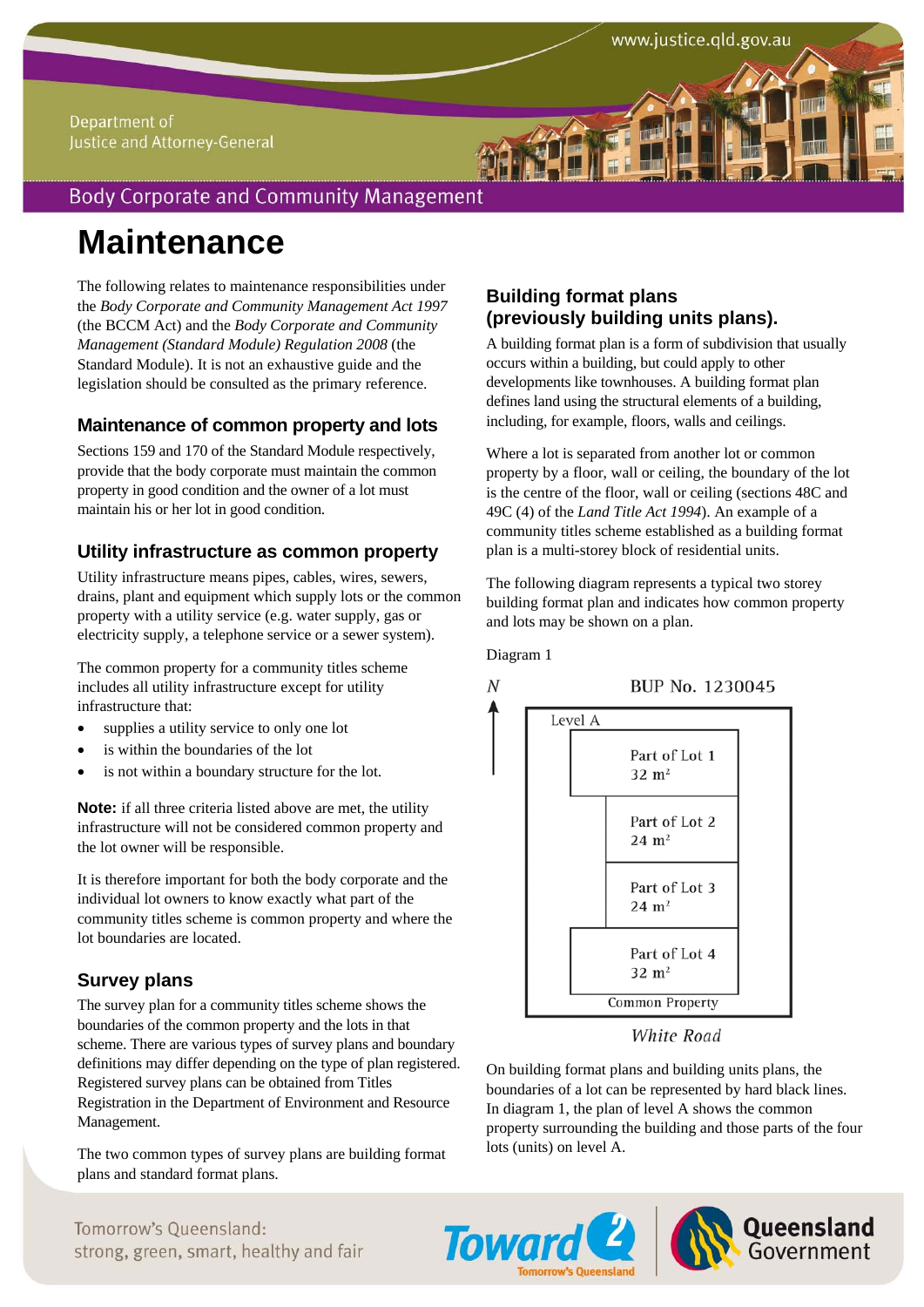Although not shown in the diagram, plans may also show visitor parking spaces, carports or swimming pools etc. The common property and the lots collectively make up the scheme land.

#### Diagram 2



White Road

The plan of level B in diagram 2 shows the balance part of the 4 lots and a common property balcony running along the eastern side of the building. The **thin line** that outlines the balcony indicates that the balcony is outside the boundary of the lot and is therefore common property.

Contrasting to this are the balconies attached to the western side of lots 2 and 3. The hard black lines define the boundary of lots 2 and 3. The thin line shows that each balcony is within the boundary of lots 2 and 3, and consequently the owners have the responsibility to maintain the balconies in good condition.

Where a balcony is included in a lot, as in lots 2 and 3 above, the boundary of the lot is the face of the balcony.

# **Maintenance under a building format plan**

#### **The body corporate is usually responsible for:**

- the maintenance of the outside of the building including railings or balustrades on, or near to, the boundary of a lot and common property. This would include the balustrade on a private balcony
- gardens and lawns on common property
- the foundations of the building
- generally any doors or windows, and their fittings, that are situated in a boundary wall between a lot and the common property (including common property balconies). This also includes garage doors and their fittings.

The lot owner is generally responsible for:

- doors and windows leading onto a balcony that forms part of the lot
- kitchen, bathroom, bedroom cupboards
- sinks, dishwashers, garbage disposal units, shower screens and shower trays.

Other responsibilities of the lot owner:

- a hot-water system is installed on the common property, but supplies water only to a particular lot. The owner of the lot would be responsible for maintaining the hotwater system and the associated pipes and wiring
- any fixtures or fittings installed by the lot owner for the lot owner's benefit
- exclusive use areas the owner has the benefit of.

# **Examples of maintenance of utility infrastructure in building format plans**

#### **The body corporate's responsibilities**

 A cold water pipe that services only one lot that is located in a concrete slab which forms the boundary between a lot on level five and a lot on level six of a building.

Why? Although the utility service only supplies one lot, it is located in a boundary structure.

#### **The lot owner's responsibility**

 A cold water pipe that services only one lot that is located in a wall separating the bathroom and the bedroom of the lot.

Why? The utility service is not considered common property as it:

- supplies a utility service to only one lot
- is within the boundaries of the lot
- is not within a boundary structure for the lot.

# **Standard format plans (previously group titles plans)**

A standard format plan defines land horizontally with references to marks on the ground or a structural element (for example, survey pegs in the ground or the corner of a dwelling). As an example, a standard format plan may include a townhouse complex, where the individual lots would comprise a building and land (front and/or back courtyards).

The boundaries of lots are defined by dimensions and bearings shown on the survey plan along with marks placed on the ground at the time of the survey.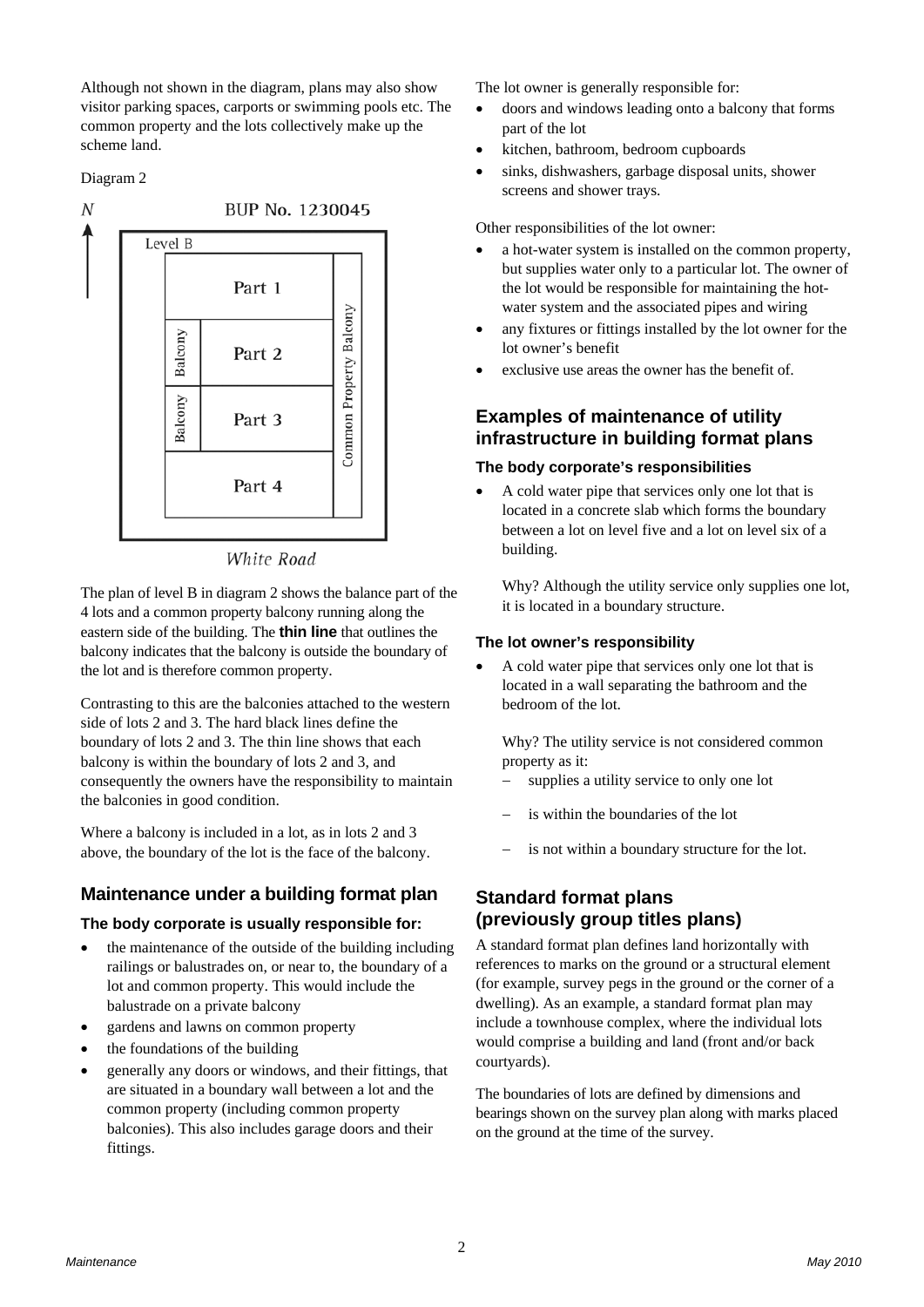The illustration below of a standard format plan shows the five lots and the area of common property. Each boundary on the plan is clearly defined using the reference marks referred to above. For example the length of the northern boundary of Lot 1 is shown as 31.479 metres on a bearing of  $110^{\circ}$  0'.



#### **Maintenance under a standard format plan**

#### **The body corporate is usually responsible for:**

- the common property, including roads, gardens and lawns on common property
- some elements of utility infrastructure that are common property.

#### **The lot owner is generally responsible for:**

- their lot, including all lawns and gardens within the boundary
- the maintenance of the building including the exterior walls, doors, windows and roof with the exception of some elements of utility infrastructure that are common property
- the building foundations
- the painting of the lot.

# **Examples of maintenance of utility infrastructure in standard format plans**

#### **The body corporate's responsibilities**

 The main water supply line for the scheme running beneath the rear private courtyards of lots.

Why? The water supply is a utility service to more than one lot and is therefore common property.

 Guttering and associated downpipes spanning more than one lot.

Why? Again, the guttering serves more than one lot and is therefore common property.

**Note:** water meters installed for a community titles scheme established after 1 January 2008 are the property of the water service provider.

# **The lot owner's responsibility**

The painting of the building.

Why? The building in a standard format plan falls within the boundaries of the lot. As the body corporate is only responsible for the maintenance of common property, the building is the lot owner's responsibility.

#### **Exclusive use areas**

An exclusive-use by-law for a community titles scheme is a by-law that attaches to a lot included in the scheme, and gives the occupier of the lot for the time being exclusive use to the rights and enjoyment of common property or a body corporate asset, or other special rights.

Where exclusive use is created in respect of common property, then the obligation to maintain that common property is transferred to the owner of the lot in question, unless there is specific provision in the by-law for maintenance remaining the responsibility of the body corporate (Standard Module section 173).

#### **Dividing fences**

The legislation does not specifically address responsibility for maintenance of dividing fences however, a number of adjudicator decisions have dealt with the subject and the general position is set out below. Specific circumstances of a particular situation may alter these broad guidelines.

- A dividing fence between a lot and the common property is shared equally between the owner of the lot and the body corporate.
- A dividing fence between two lots is shared equally between the lot owners.
- A boundary fence between a lot and an adjoining property is shared equally between the body corporate and the adjoining property owner. **Note:** even if the boundary fence is a fence forming the boundary of a lot and an adjoining property, the body corporate has been held to be responsible as the fence is in essence the boundary of the scheme.

Questions regarding dividing fences may come within the definition of a 'dividing fence' under the *Dividing Fences Act 1953*. For information about dividing fences visit: